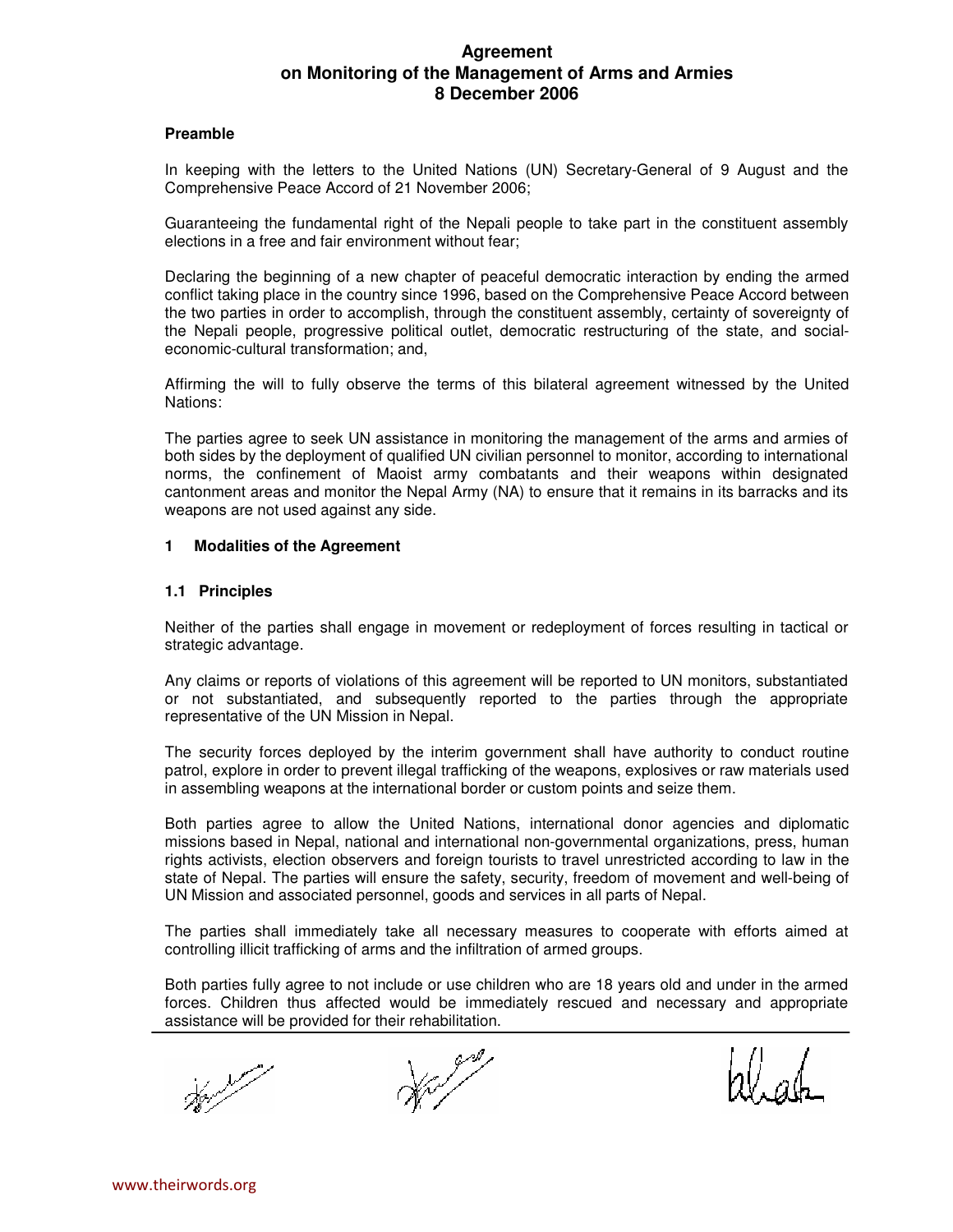### **1.2 Definitions**

The following definitions are accepted:

- (1) Cantonment (Maoist army) is a temporarily designated and clearly defined geographical area for encampment and provision of services for the Maoist combatant units including weapons, ammunition and equipment. The cantonments are provided for all echelons of the Maoist army.
- (2) Barracking (NA) is the deployment of Nepal Army units to barracks, including weapons, ammunition and equipment. No units below a company level will be independently deployed unless for activities specified elsewhere in this agreement or otherwise mutually agreed by the parties.
- (3) Secure arms storage areas are either military barracks with regular armoury stores used for storage of weapons, munitions and explosives, or storage containers established in special perimeters at cantonment sites controlled and guarded by the responsible unit.
- (4) "The parties" refers to the party of Government of Nepal (including the Nepal Army) and the party of the Communist Party of Nepal (Maoist), (including the Maoist Army.)
- (5) UN Monitoring refers to all efforts by the United Nations Mission to determine relative compliance with the terms spelled out in this agreement and to report to all the parties and others concerned its findings.
- (6) The Joint Monitoring Coordination Committee (JMCC) is the monitoring, reporting and coordinating body chaired by the UN with membership of the parties. The JMCC is responsible for supervising compliance by the parties with this agreement in accordance with provision 6.1 of this agreement.
- (7) Joint Monitoring Teams (JMTs) are the bodies which will assist in monitoring the cessation of hostilities. The Joint Monitoring Teams will be active at the regional and local level and in mobile teams. Each team will be comprised of one UN monitor serving as team leader, one monitor from Nepal Army and one monitor from the Maoist Army. Joint Monitoring Teams will not be used for weapons storage inspections. Inspections at Maoist army cantonments will take place with a UN monitoring team and a representative of the Maoist army. Inspections at Nepal Army barracks will take place with a UN monitoring team and a Nepal Army representative.
- (8) Maoist army combatants: For purposes of this agreement this will include regular active duty members of the Maoist army who joined service before 25 May 2006, who are not minors and who are able to demonstrate their service, including by CPN(M) identity card and other means agreed by the parties.

## **1.3 Promotion**

The parties shall promote awareness of this agreement, and adherence to its provisions, among their commanders, members and affiliated groups.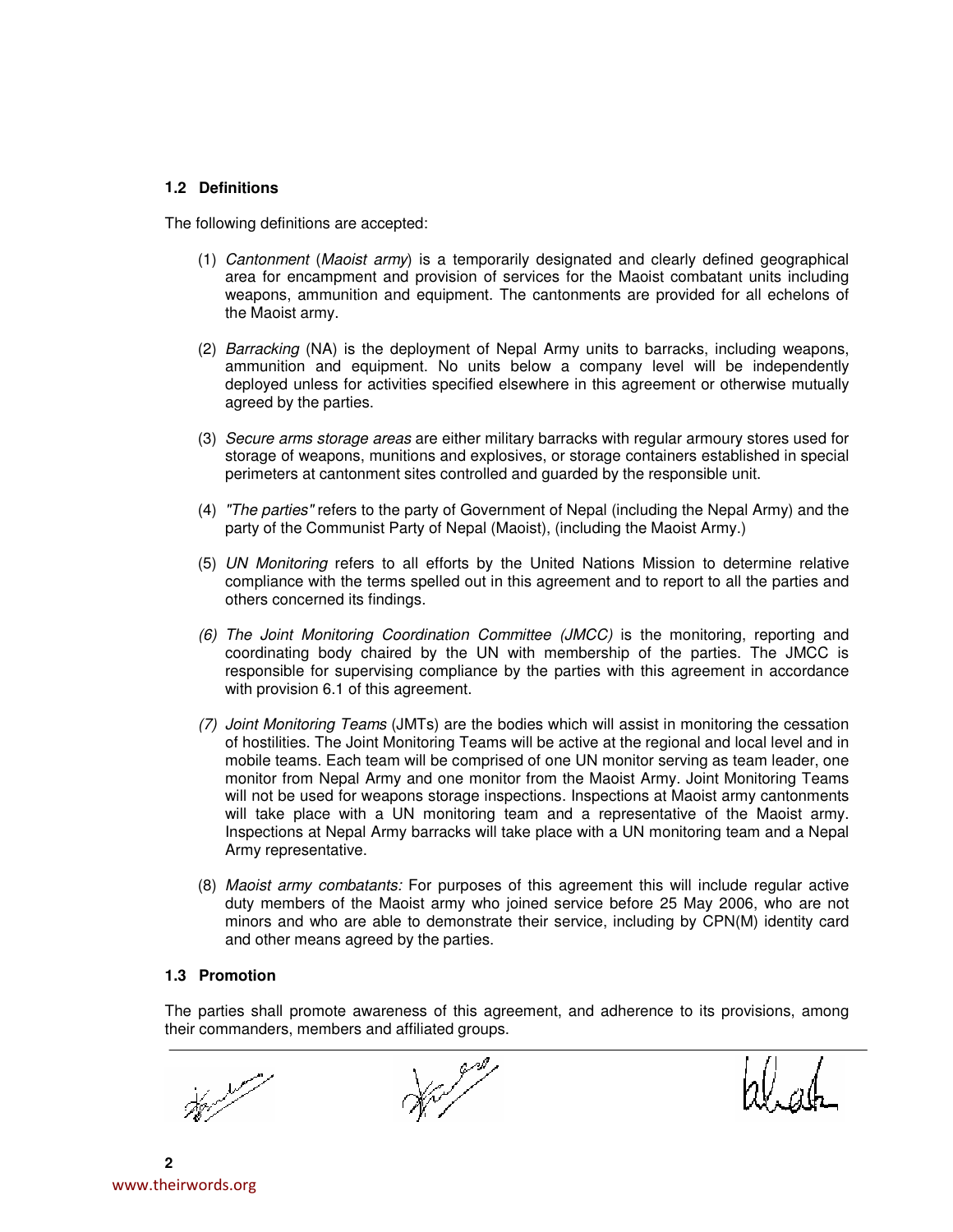The parties, Government of Nepal, Nepal Army (NA), CPN(M) and the Maoist army, shall design, in cooperation with the UN Mission, an awareness programme to ensure that local communities and the parties' commanders, members and affiliated groups understand the mandate of the UN Mission and all of the obligations of the parties spelled out in this agreement. The information programmes shall include the use of meetings and print and electronic media in local languages.

### **1.4 Phases**

This agreement shall come into force upon signing. Thereafter it shall be implemented in phases, as follows:

- (1) Reporting and verification;
- (2) Redeployment and concentration of forces;
- (3) Maoist army cantonment, NA barracking and arms control; and,
- (4) Full compliance with the agreement.

A full and practical timeline will be established by the parties for all of these activities to take place in consultation with the UN.

### **2 Reporting and verification**

The parties will report detailed information about their troops and this information will be treated with appropriate confidentiality by the United Nations. The parties will provide maps and sketches showing current dispositions, including:

- (1) Order of battle/military structure, organisation, deployment and number of troops;
- (2) Minefields, landmines, unexploded ordnance, standard explosives, improvised explosive devices and exact location of such items;
- (3) All necessary information about roads, tracks, trails and passages related to encampments;
- (4) Information regarding armed or unarmed groups working along with the parties, the Nepal Army (NA) and the Maoist army, including their responsibilities; and,
- (5) Other information required by the UN Mission for proper monitoring of the disposition of arms and armies.

The UN Mission shall check this information immediately after monitors are deployed.

### **3 Redeployment and concentration of forces**

Comprehensive plans, timelines and routes for the redeployment and concentration of forces will be provided by both the NA and Maoist army to the UN Mission.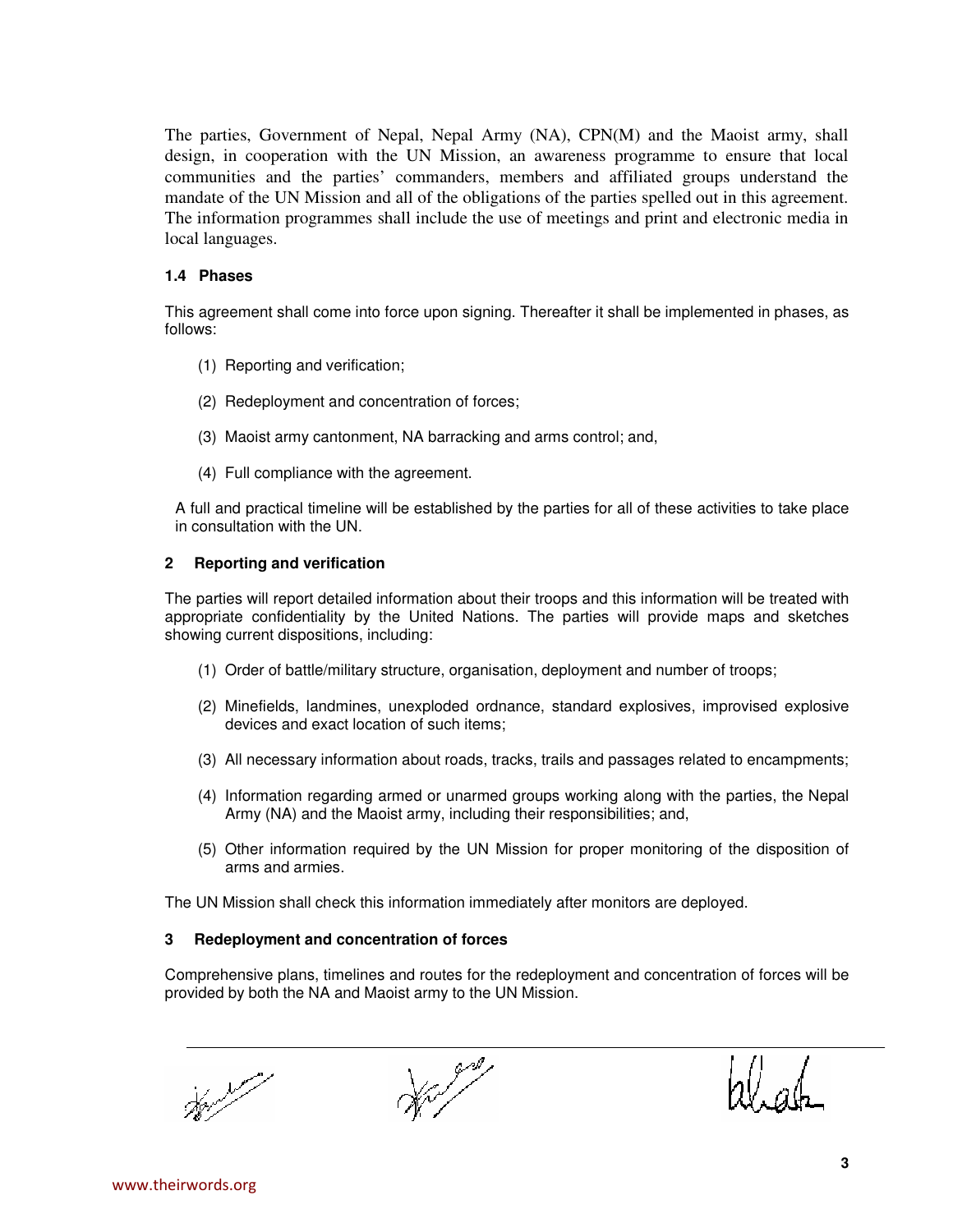The redeployment and concentration of all combatants in Nepal -- with the NA in barracks and the Maoist army moving in to cantonment sites -- shall be carried out in consultation with the UN. The redeployment and cantonment of forces will be monitored by the UN monitors after they are deployed.

Both sides express an understanding to create a record of government, public and private buildings, land and other properties and return them immediately.

The parties will withdraw all military and paramilitary checkpoints (unless explicitly permitted in this agreement) to promote and guarantee free movement and create an environment free of fear and intimidation.

The Nepal Police and Armed Police Force shall continue the task of maintaining law and order and conduct criminal investigations as per the spirit and sentiment of the *Jana Andolan* and peace accord as well as the prevailing law. Both parties agree not to operate parallel or other forms of mechanism in any areas of the state or state machinery as per the spirit of the decisions of November 8, 2006 and the essence of the peace accord. All sides agree to let employees of Nepal Government and public agencies travel freely to any part of the country, to fulfill their duties and not to create any obstacle or obstruction while executing their work or not to let obstructions to arise and to facilitate their work.

### **4 Maoist Army cantonment, barracking of the NA and arms control**

### **4.1 Maoist army cantonment**

In accordance with the commitment expressed in the letter sent to the United Nations, Maoist army combatants and their weapons shall be confined within designated cantonment areas. The cantonment shall be based on comprehensive planning and preparation before implementation. After the Maoist army combatants stay in the temporary cantonments, the Government of Nepal will provide food supplies and other necessary arrangements. When implemented, the comprehensive concept shall ensure good communications and proper logistics. UN monitors will have access to any and all cantonment sites for purposes of monitoring.

# **4.1.1 Commanders' responsibilities**

The normal Maoist army chain of command, control, communication and information will be utilised to control the Maoist army cantonment, using the normal Maoist army structure in administration of the sites.

There will be seven main cantonment sites and 21 satellite cantonment sites of three per main cantonment site. The satellite sites will be clustered no more than two hours driving distance from the main sites unless otherwise agreed by the parties.

The designated seven main sites will be under command, control, communication and information of the Maoist army site commander and the satellite sites by the designated satellite commanders. The site commanders shall provide the following information in detail for each site to the UN Mission:

(1) Command structure for the unit and sub-units plotted on a map;

(2) Names of commanders down to company level;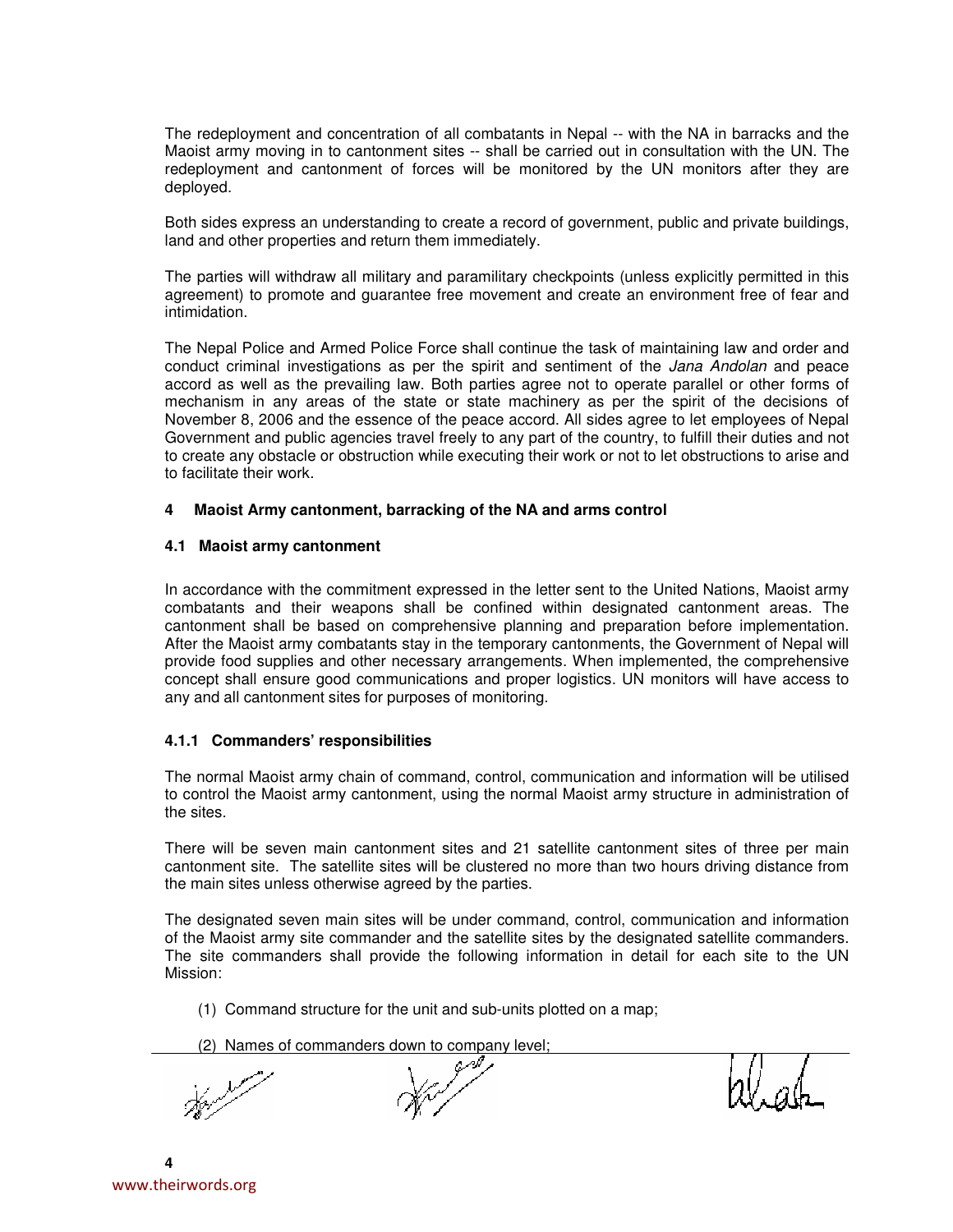- (3) Communication system;
- (4) Complete list of personnel;
- (5) Complete list of weapons, i.e. types, numbers, serial number and calibre under storage at the main cantonment sites;
- (6) Ammunition inventory type, lot number and amount; and,
- (7) List of names for the site security guards detachment, and complete list of weapons and ammunition for the detachment (main and satellite cantonment levels).

Site commanders' responsibilities include:

- (1) Camp security, including access control to the site;
- (2) Ensuring the security, freedom of movement and well-being of UN Mission and associated personnel, goods and services;
- (3) Providing information in cooperation with the UN Mission in accordance with section 2;
- (4) Maintenance of discipline, morale and normal training in the spirit of the Comprehensive Peace Accord, excluding live fire exercises;
- (5) Daily routines and control of troops; and,
- (6) Logistics and camp services (in cooperation with the Government of Nepal and other assisting agencies).

# **4.1.2 Weapons storage and control**

The parties agree upon the safe storage of all Maoist army weapons and ammunition, in the seven main cantonment areas under UN monitoring, except as provided below for perimeter security purposes. Both sides shall assist each other to mark landmines and booby-traps used during the time of armed conflict by providing necessary information within 30 days and to defuse and remove/lift and destroy them within 60 days. All improvised explosive devices will be collected at designated sites a safe distance from the main cantonment areas. These sites shall be agreed by the parties in consultation with the UN Mission. Unsuitable devices will be destroyed immediately. Stable devices will be stored safely and under 24-hour armed guard provided for by the guard arrangements cited below. The parties, in consultation with the UN, will determine a timeline and process for the later destruction of all improvised explosive devices. To ensure the safety of both monitors and Maoist army personnel, no improvised explosive devices or crude bombs will be brought inside the cantonment sites.

In the main cantonment sites the weapons and ammunition storage area will be secured by the following system:

(1) A solid fence will surround the specified area, including a gate with a lock. There will be signs on the fence clearly identifying the restricted area.

اللمحمر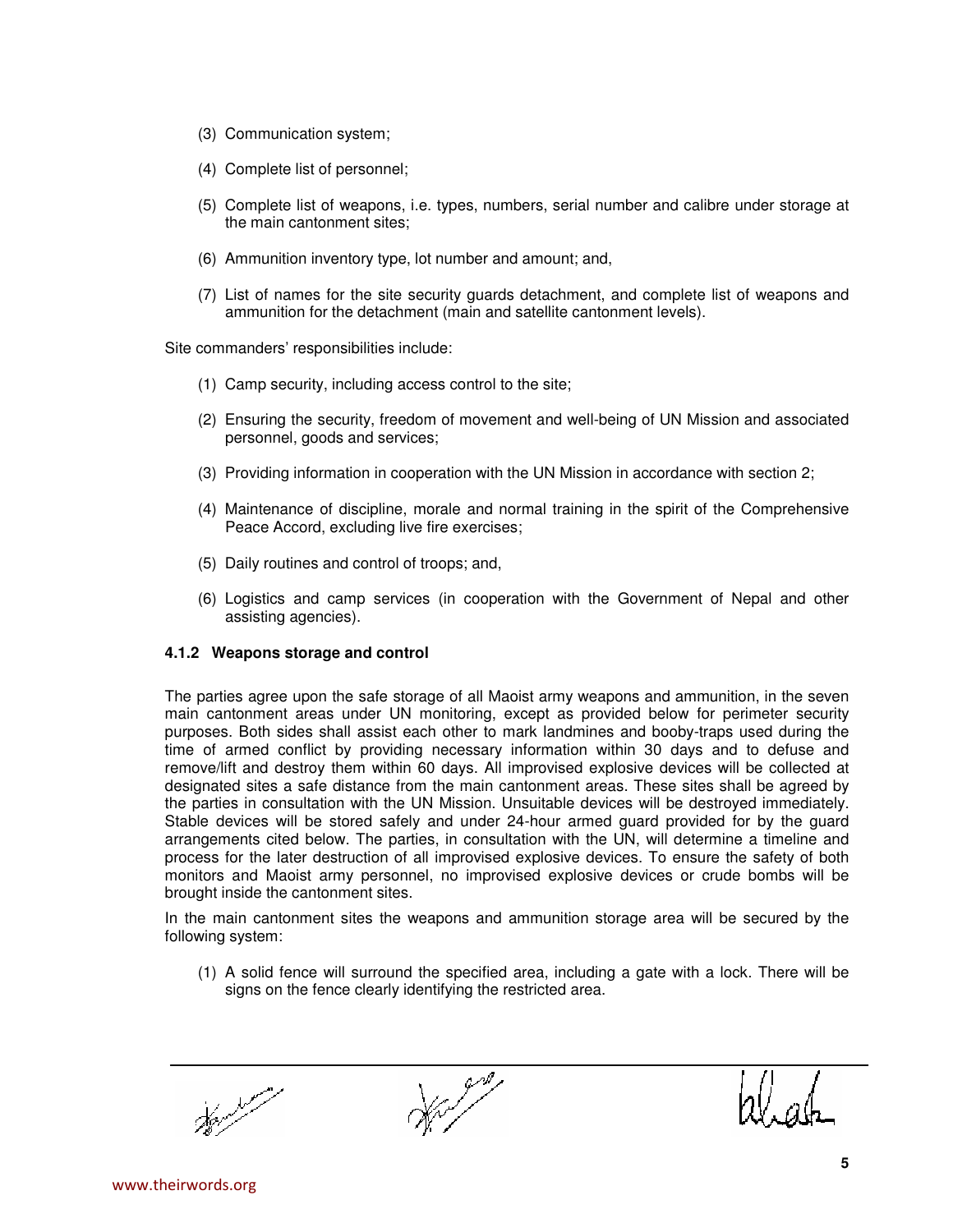- (2) The weapons storage depot will be composed of storage containers painted white and furnished with shelves for safe weapons storage and easy control, and with a complete
- (3) inventory (weapon type, calibre and serial number).
- (4) A single lock provided by the UN will secure each storage container. The key will be held by the designated main cantonment site commander. A 24-hour surveillance camera provided by the UN Mission will cover the storage site and will be monitored from the UN office in the cantonment site. Floodlights will be switched on automatically during hours of darkness.
- (5) The UN Mission will provide an inspection registration device mounted on each container door indicating when the storage container has been opened.
- (6) An alarm system provided by the UN Mission will be connected to sirens in both the UN office and the camp commander's office. The system will be activated if the container door is opened without a "safe button" having been switched off in connection with regular inspections.
- (7) UN monitors will carry out the inspections of the arms storage area and containers in the presence of a Maoist army representative.

Each main cantonment site will be allowed 30 weapons of the same make and model to be used only for clearly defined perimeter security by designated guards, with each satellite allowed 15 such weapons under the same conditions. These weapons will all be properly registered with make and serial number and locked in a guardhouse when not in use. The parties, in consultation with the UN, will periodically review the number of weapons needed for perimeter security purposes on the basis of a shared threat assessment.

Security provisions will be made for CPN(M) leaders through understanding with the government.

The UN Mission shall monitor these commitments with a full-time presence at the Maoist army main cantonment sites and through field visits and regular inspections. These inspections will be carried out randomly and without warning.

### **4.1.3 Registration of Maoist army combatants at cantonment sites**

All Maoist army combatants will be registered at the main cantonment sites. This registration will include the provision of age, name, rank, responsibilities within unit/formation, date of entry into service and will provide the basis for a complete list of personnel. Maoist combatants will be registered regardless if they are in possession of weapons or not. If with weapon, the type and condition of weapon will be specified. The total number of weapons will be categorized by unit/formation. Only those individuals who were members of the Maoist army before 25 May 2006 will be eligible for cantonment. The parties will agree as to how this pre-existing service is to be confirmed in consultation with the UN.

اللمحمر

**6** www.theirwords.org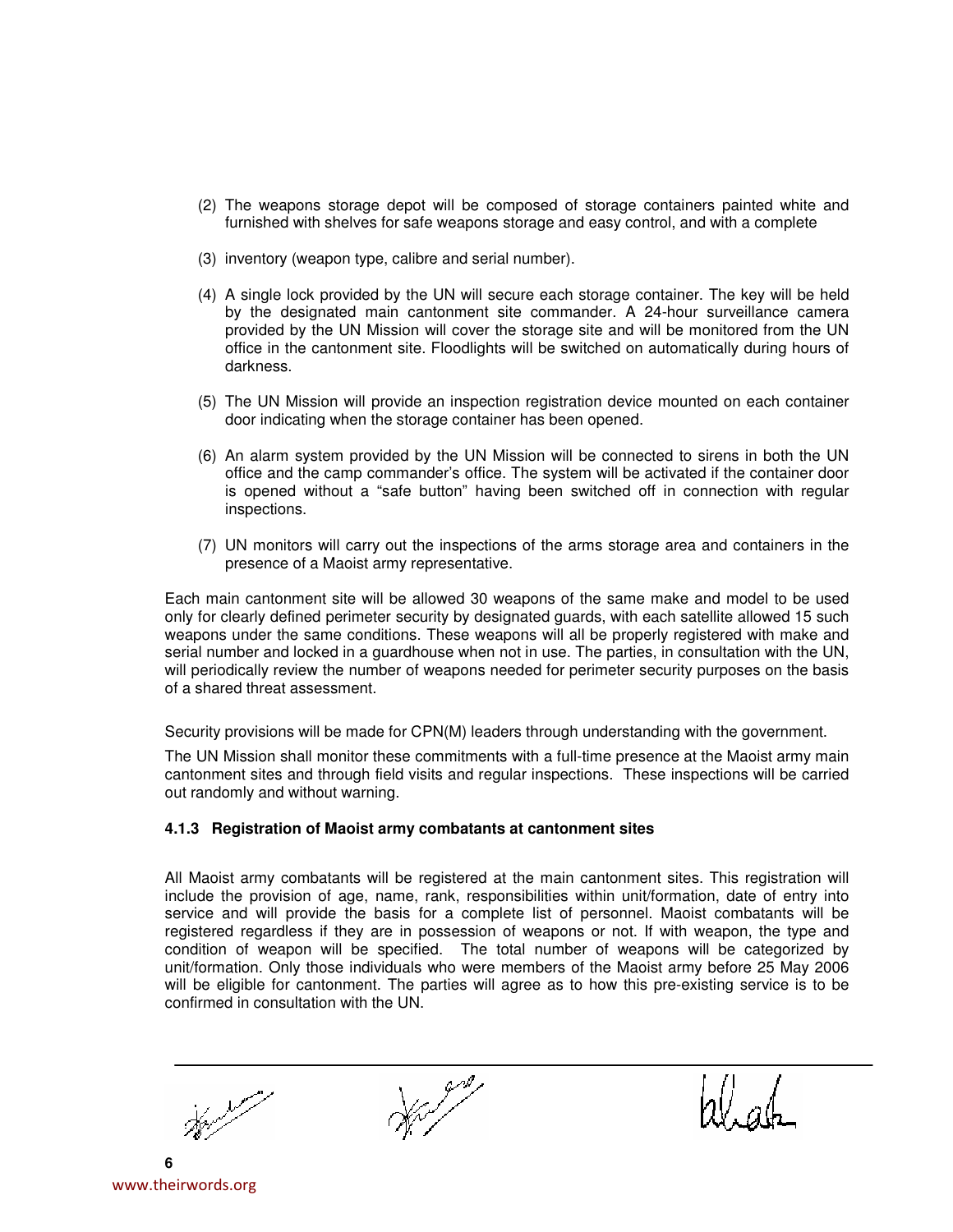As part of this registration, all Maoist army combatants will present their Maoist army identity card to be marked by the UN. The process for marking the cards will be determined. This registration card will be the basis for any assistance received by Maoist army members. Unregistered persons will not be eligible for assistance or permitted to remain in cantonments.

Only those Maoist army combatants who have been properly registered at cantonment sites will be eligible for possible integration into the security forces fulfilling the standard norms. Any discharged personnel will be ineligible for possible integration. Those who are eligible for integration into the security forces will be determined by a special committee as agreed in the Comprehensive Peace Accord. This integration process will be determined in subsequent agreement with the parties.

Upon registration Maoist army combatants, if found to be born after 25 May 1988, will be honourably and automatically discharged.

Discharged Maoist army combatants must: release all weapons, uniforms and other military gear; and, agree not to return to cantonment sites unless mutually agreed by UN monitors in consultation with the parties. The assistance packages to be provided to voluntarily discharged personnel will be agreed by the parties in advance of cantonment.

The Interim Council of Ministers will form a special committee to supervise, integrate and rehabilitate the Maoist army combatants.

## **4.2 Barracking of the Nepal Army**

### **4.2.1 General regulations**

In accordance with the commitment expressed in the letter sent to the United Nations, the Nepal Army shall remain in its barracks and its arms are not to be used in favour of or against any side. UN monitors will have access to any and all NA barracks for purposes of monitoring whether Nepal Army forces or weapons are being used for or against any party. Upon visiting any Nepal Army barracks for inspection, the site commander will be duly notified, and UN inspections will relate only to matters regarding the disposition of forces and weapons.

The Council of Ministers will control, mobilise and manage the Nepal Army as per the Army Act of 2006 (Sainik Ain 2063) or its successor legislation. The Interim Council of Ministers to prepare and implement the detailed action plan of the Nepal Army's democratization by taking suggestions from the concerned committee of the Interim Parliament/legislature. Under this to carry out activities like assessing the appropriate number of the Nepal Army, to train the army in democratic and human rights values while developing democratic structure, national and inclusive character.

### **4.2.2 Commander responsibilities**

The normal NA chain of command, control, communication and information will be utilised to monitor the NA deployment to barracks. The commanders shall provide the following information in detail to the UN Mission:

(1) Command structure for the unit and sub-units plotted on a map;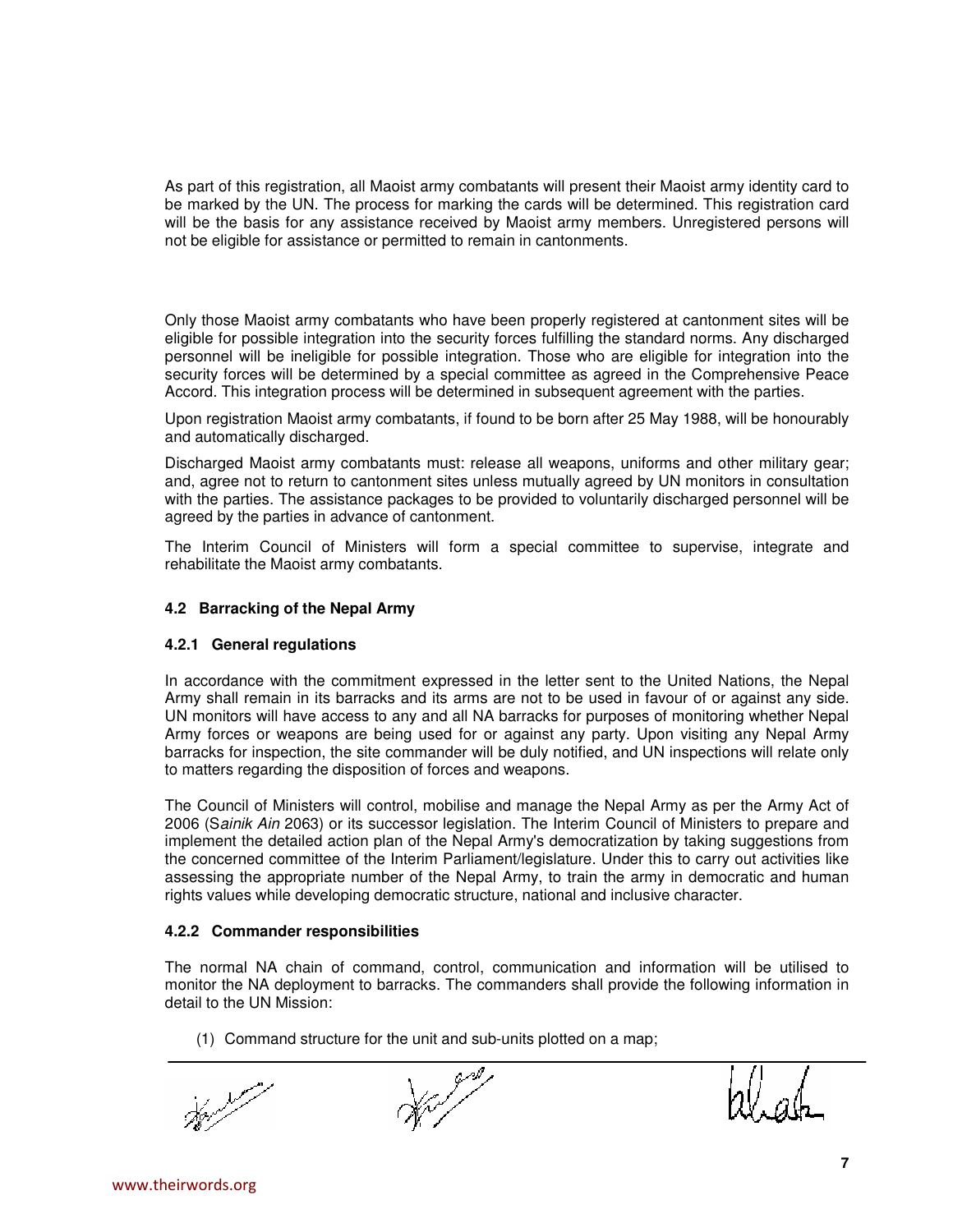- (2) Names of commanders down to company level;
- (3) Communication system;
- (4) Order of battle/military structure, organisation, deployment and number of troops;
- (5) Minefields, landmines, unexploded ordnance, standard explosives, improvised explosive devices and exact location of such items; and,
- (6) Other information required by the UN Mission for proper monitoring of the disposition of arms and armies.

The NA will ensure the safety, security, freedom of movement and well-being of UN Mission and associated personnel, goods and services, and provide information in cooperation with the UN Mission according to Section 2.

The UN Mission shall monitor these commitments through daily presence in selected NA barracks, field visits and regular inspections.

## **4.2.3 Weapons storage and control**

The Nepal Army will remain within the barracks as per the commitment expressed in the letter sent to the UN to ensure that their arms are not used for or against any party. The Nepal Army to store arms in equal numbers to that of the Maoist army, to seal it with a single-lock and give the key to the concerned party. In the process of installing the lock, to assemble a mechanism including a siren and register for the monitoring by the UN. While carrying out the necessary examination of the stored arms, the UN will do so under the presence of a Nepal Army representative. The barrack/barracks where NA arms will be monitored under the conditions spelled out in section 4.1.2 will be identified and agreed by the parties. The arms will be stored in storage containers.

# **4.2.4 Deployment and Concentration of Forces – NA permitted activities**

In accordance with the spirit of the Comprehensive Peace Accord, continuity will be given to functions of the Nepal Army including border security, security of the conservation areas, protected areas, banks, airports, power houses, telephone towers, central secretariat and security of VIPs. A detailed list of these institutions and installations will be kept by the Secretary Ministry Defence, along with the number and types of forces assigned to such duties. The list of such institutions and installations will be kept by the NA under seal, and this list will be made available to UN monitors when they deem necessary on a case-by-case basis.

Permitted NA activities are as follows:

- 1. Routine military activities within the barracks and regular training in barracks and camps. The JMCC will be notified 48 hours in advance before undertaking limited live fire exercises at designated live firing ranges.
- 2. Participation in official ceremonies, parades, etc. as directed by the Government.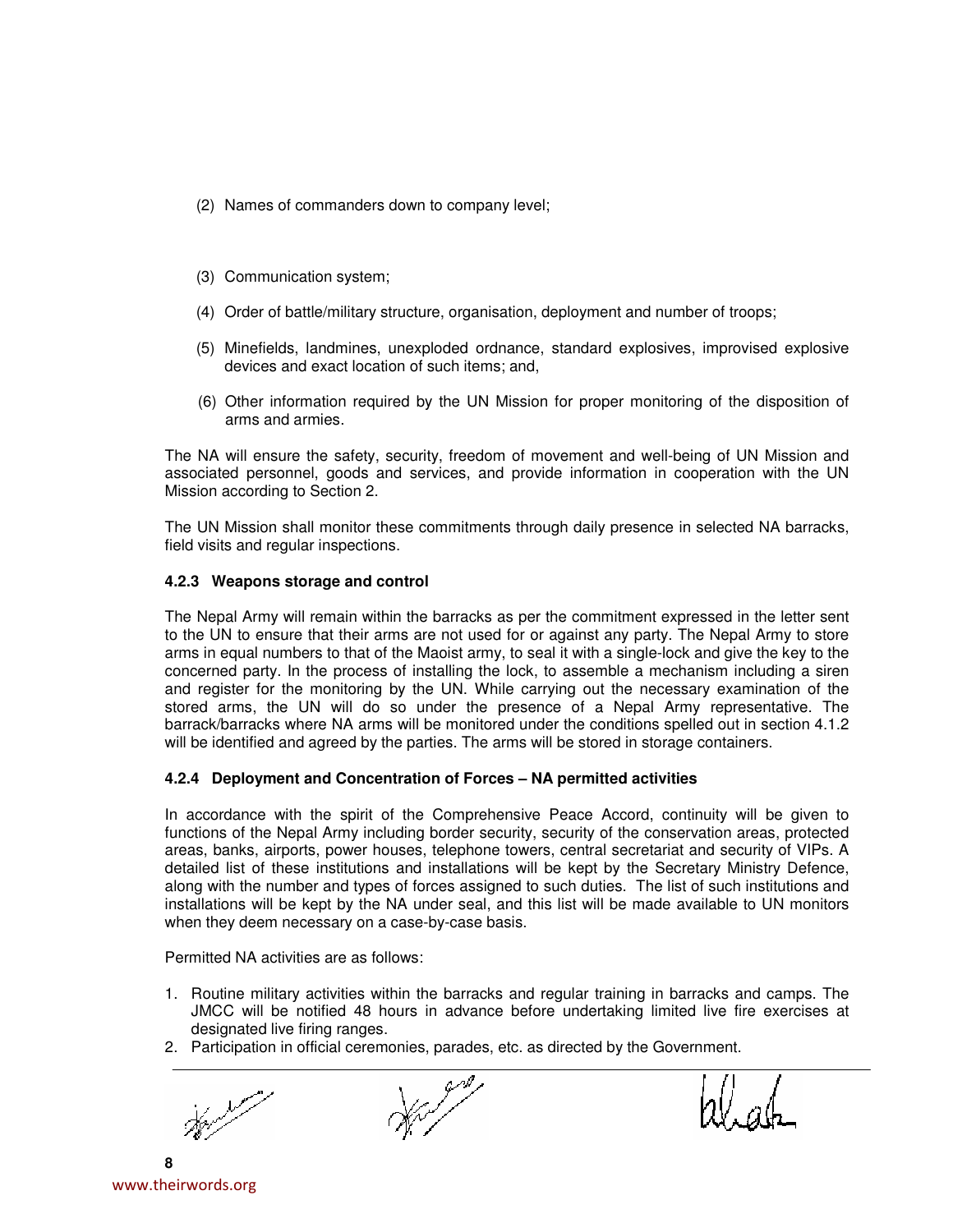- 3. Provision of Border Security as directed by the Government.
- 4. Relief of troops on a one-to-one basis, including transport as mentioned.
- 5. Regular maintenance and replacement of non-lethal equipment, including transport as mentioned. Maintenance and replacement of lethal weapons will take place only with the determination of the interim government or agreement by both parties.
- 6. Execution of development and construction tasks as directed by the civilian authorities, on central, regional and local levels.
- 7. Provision of support in relief work in times of natural and other disasters as directed by the Government.
- 8. Participation in Peacekeeping Operations called for by the United Nations, and all preparations, transport, training, transfer of equipment, etc. connected to this.
- 9. Provision of security for VVIPs and VIPs.
- 10. Provision of security of vital installations as directed by the Government.
- 11. Provision of security of transportation of Nepal Rastra Bank funds.

For all of the above activities the rules regarding notification of troop, air movements and exercises spelled out in section 5.2 apply.

## **5 Compliance with the Agreement**

### **5.1 Prohibited Activities**

In the spirit of the Comprehensive Peace Accord, and in light of this agreement, after the placement of the Nepal Army in the barracks and the Maoist Army combatants in cantonment, the parties shall scrupulously refrain from the following activities:

- 1. Holding and carrying arms is in violation of the law. Displaying arms, intimidation and any type of use of violence is prohibited, and use of arms is legally punishable.
- 2. Any type of arms and weapons targeted against each other in a direct or indirect way or any act of attack.
- 3. Harming or intimidating any person, including internally displaced persons, humanitarian and development workers and other non-combatants, and any seizure of their equipment and property.
- 4. Ambushes, murder or violent operations.
- 5. Kidnapping, unlawful detention or imprisonment, disappearances;
- 6. All offensive military flights in and over Nepal.
- 7. Damaging or seizing public/private/government, military or UN property and all attacks on UN and associated personnel.
- 8. Planting mines or improvised explosive devices, conducting sabotage or military espionage.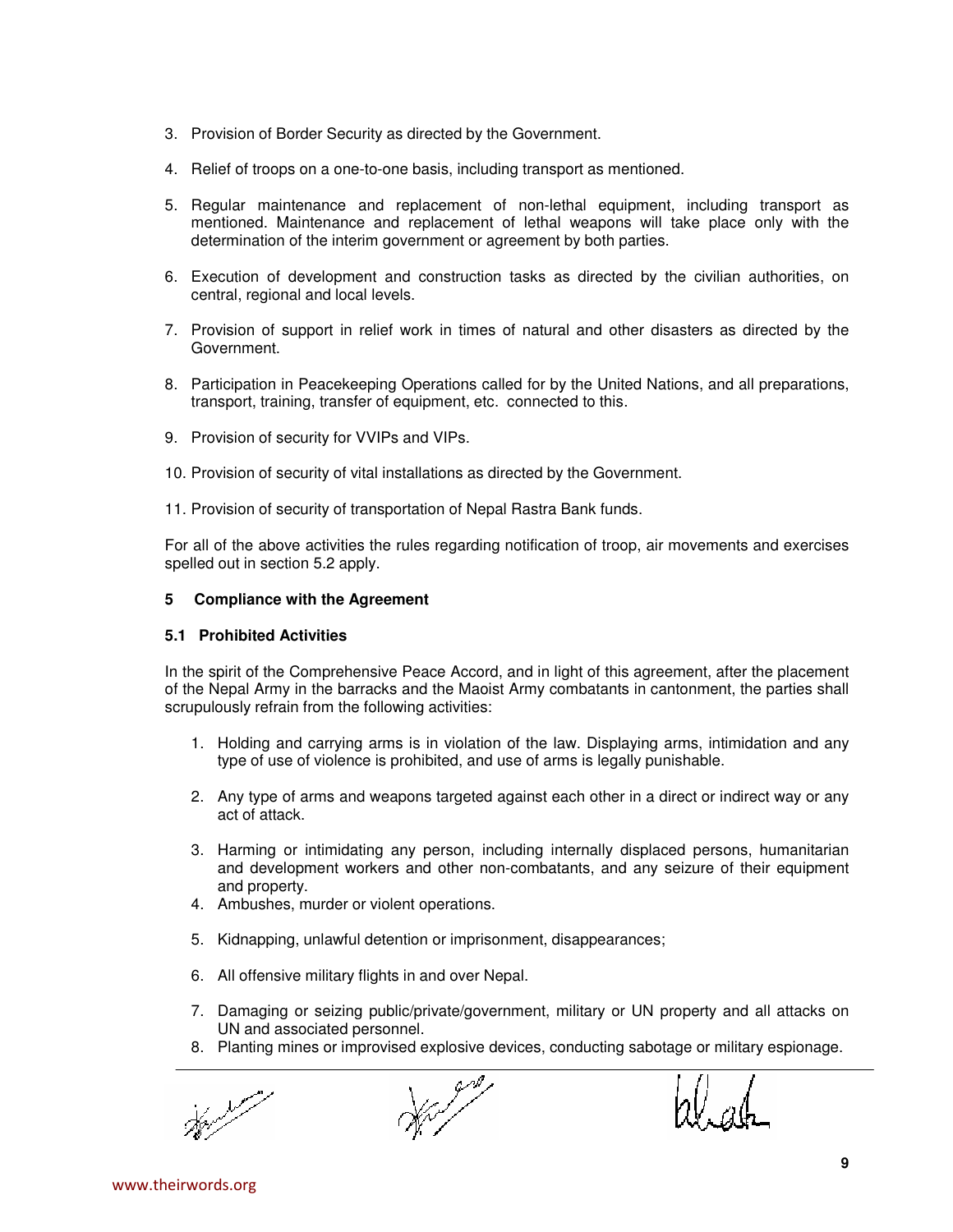- 9. Recruiting additional armed forces or conducting military activities against each other, including transporting weapons, ammunitions and explosives (unless mutually agreed by the parties and notified in advance according to the terms of this agreement.)
- 10. Collecting cash or goods and services or levying tax against one's wishes and against the existing law.
- 11. Any actions that impede or delay the provision of humanitarian assistance or protection to civilians.
- 12. Any restrictions on the safe, free and unimpeded movement of humanitarian or development agencies undertaking activities approved by the interim government or its successor.
- 13. All acts and forms of gender-based violence.
- 14. Any restrictions on the free movement of people and goods.
- 15. All activities that obstruct the efforts of the UN Mission and amount to a failure to cooperate with the UN Mission, including the prohibition of the UN Mission patrols and flights over any location.
- 16. Any attempt by a party to disguise its equipment, personnel or activities as those of the UN Mission, other United Nations agencies, the International Committee of the Red Cross/Crescent or any other similar organisation.
- 17. Any attempt to redeploy military forces and equipment or occupation of any positions out of their respective deployment positions without the consent of the Joint Monitoring Coordination Committee.
- 18. The use of children who are 18 years old and under in the armed forces.
- 19. All hostile propaganda and incitement to military action.

The parties shall also refrain from all activities that are prohibited elsewhere in this agreement.

### **5.2 Permitted activities**

The key principle that shall underpin permitted activities for both sides shall be to alleviate the effects of the armed conflict on civilians and the war-affected areas and to galvanise popular support for peace. Permitted activities for both sides will be conducted as per the decisions of the interim government. Troop, air movements and exercises have to be properly notified and approved by the Joint Monitoring Coordination Committee at least 48-hours in advance.

Permitted activities include:

(1) De-mining and decommissioning of military hazards;

**10** www.theirwords.org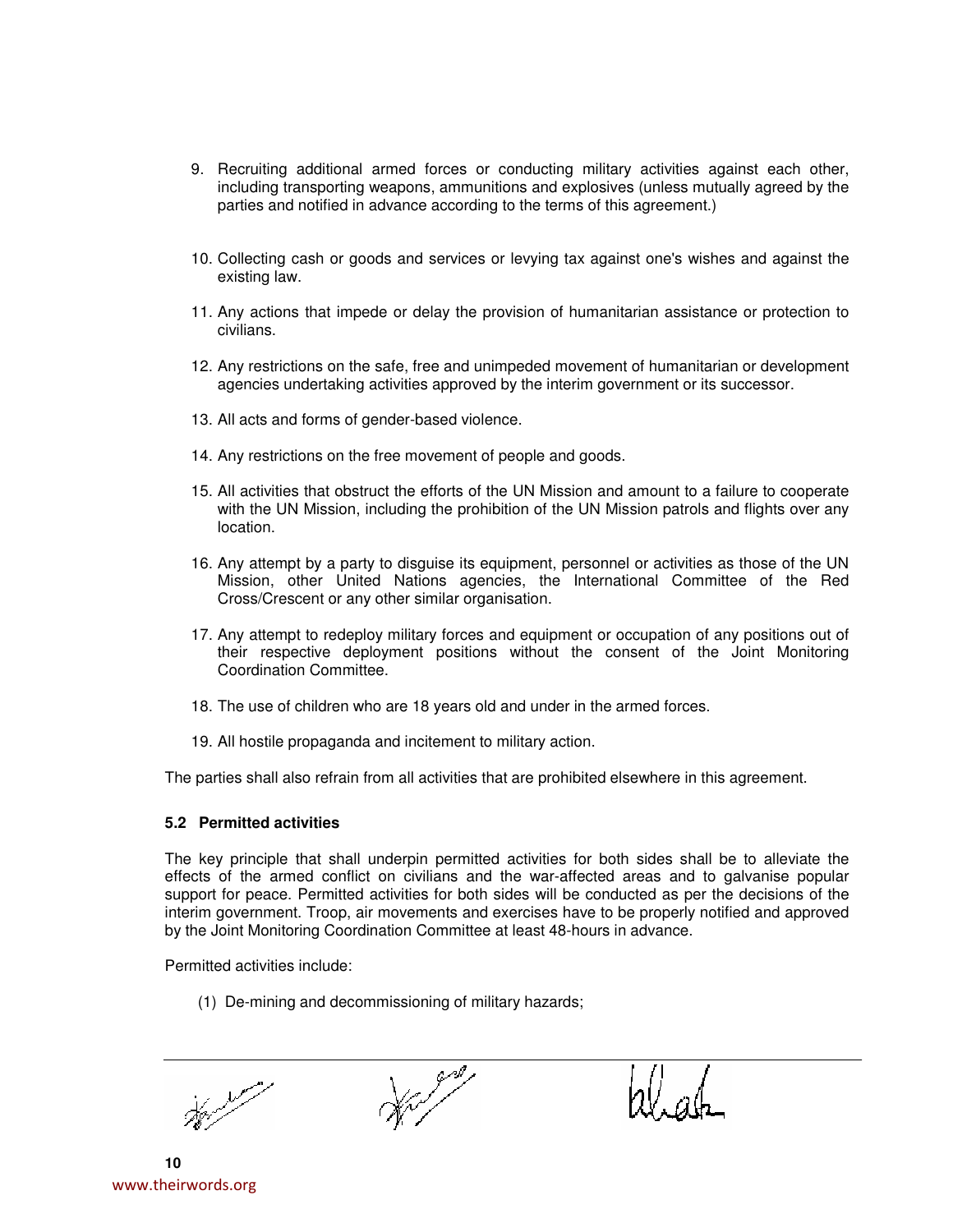- (2) Development activities to include improvement and opening of roads, rehabilitation of bridges and passages and airstrips according to the decisions of the interim government;
- (3) Humanitarian relief;
- (4) Socioeconomic activities such as assisting free movement of people, goods and services;
- (5) Free movement of unarmed soldiers in plain civilian clothes who are on granted leave, medical referrals, or visiting families – no more than 12 percent of the total retained force at a given cantonment or barracks will be on authorised leave at any given time unless mutually agreed by the parties;
- (6) Supply of non-lethal items to military units, food, water, medicine, petrol, oil and lubricants, stationary, uniforms etc; and,
- (7) Medical evacuation.

### **5.3 Violations**

The following acts shall constitute violations of the agreement:

- (1) Any act that contravenes this agreement;
- (2) Unauthorised troop movements;
- (3) Unauthorised recruitment, conscription or mobilisation;
- (4) Unauthorised replenishment of military equipment;
- (5) Violation of human rights, humanitarian law or obstruction of freedom of movement of people, goods and services;
- (6) Espionage, sabotage, air surveillance and acts of subversion; and,
- (7) Military flights, or military flights utilising civilian aircraft, over cantonment sites without 48 hour notification to the parties and the UN mission, except in emergency situations or medical evacuations.

#### **6 The United Nations Mission**

Monitoring of compliance with this agreement will be carried out:

- (1) By UN Monitors; or,
- (2) By Joint Monitoring Teams, if so decided by the JMCC and in keeping with other provisions of this agreement.

The UN Mission will submit reports to the parties on compliance with this agreement. It will do so either directly or through the JMCC.

rl. ah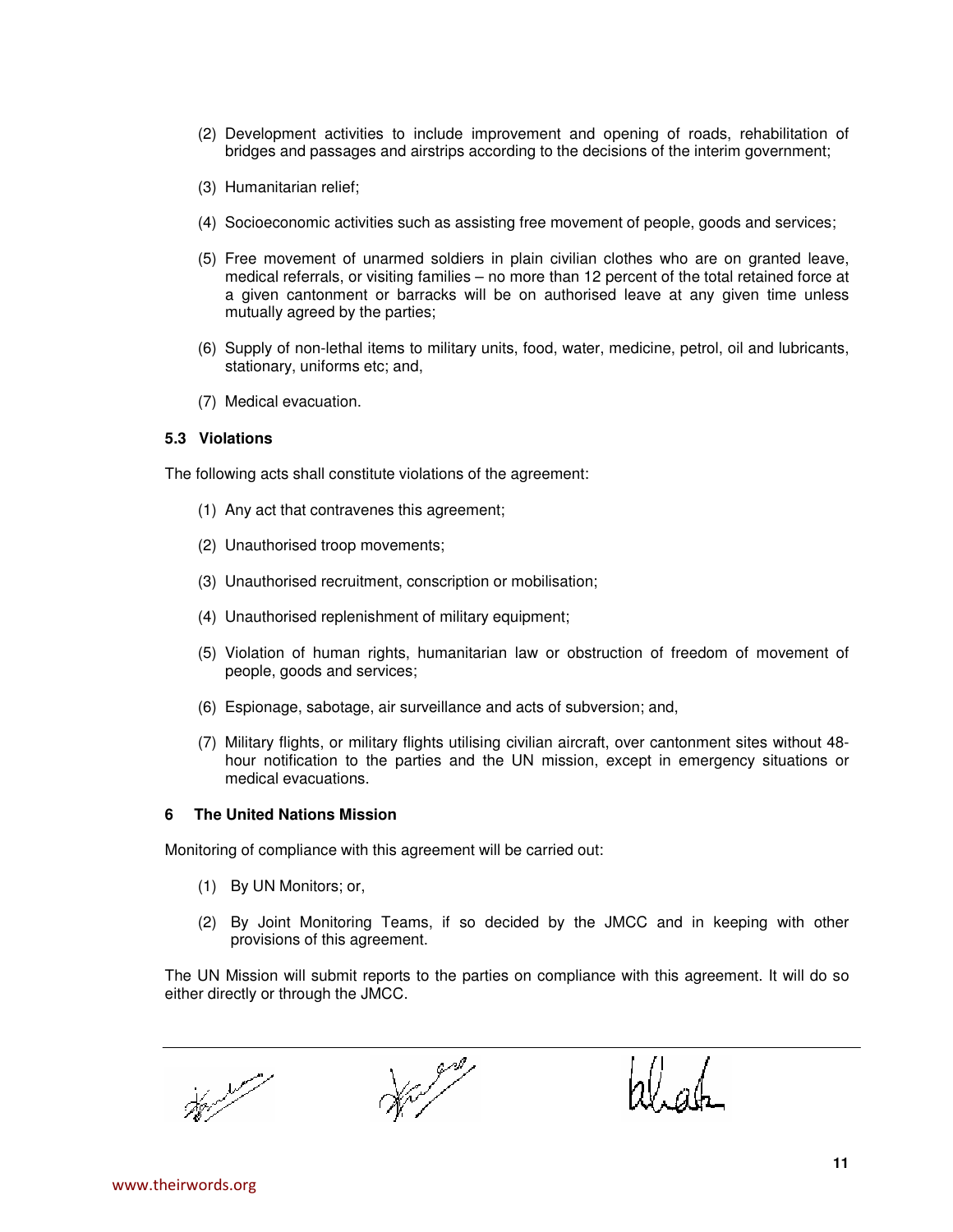## **6.1 The Joint Monitoring Coordination Committee**

The nine-member Joint Monitoring Coordination Committee (JMCC) will have a chairman appointed by the UN Mission. There will be two Vice-Chairmen, one each from the Maoist Army and the NA. The remaining six members will be two UN, two NA and two Maoist army, all as selected by the parties respectively.

The JMCC shall reach its decisions by consensus. In the event of a deadlock, the representative of the UN Secretary-General shall have final authority for reporting on the compliance of the parties with this agreement to the Secretary-General and to the interim government for resolution. The Chairman shall report regularly to the representative of the Secretary-General and to the designated representatives of the parties regarding the activities of the JMCC.

The JMCC shall serve three main functions:

- (1) To assist the parties in implementing this agreement. The JMCC shall be the central coordinating body for monitoring arms and armies in accordance with the terms of this agreement and to approve, where appropriate those activities specified in Section 5.2.
- (2) To serve as a dispute resolution mechanism. The JMCC shall resolve all disputes and military or operational difficulties, complaints, questions or problems regarding implementation of this agreement.
- (3) To assist in confidence building. The JMCC shall work to gain the trust and confidence of the parties and promote the overall goals of this agreement among the people of Nepal.

In order to achieve these goals, the JMCC shall operate according to the following basic principles:

(1) Resolve all problems and disputes at the lowest level possible, i.e. delegation of authority to the JMTs;

- (2) Promote joint problem-solving and build trust and confidence through active efforts to appropriately investigate and report on all incidents of concern to the parties; and,
- (3) Build on lessons learned in the process.

The Joint Monitoring Teams (JMTs) will assist the Joint Monitoring Coordination Committee at the local level and through site visits. The JMTs will comprise one international monitor as the team leader and one monitor from Nepal Army and one monitor from the Maoist Army. The number of JMTs and their deployment will be determined by the chairman of the JMCC in consultations with that body.

The tasks of the JMTs will include:

- (1) Village and community visits and liaison with the civilian community;
- (2) Cooperation with other UN-agencies, and liaison with international organisations and nongovernmental organisations;